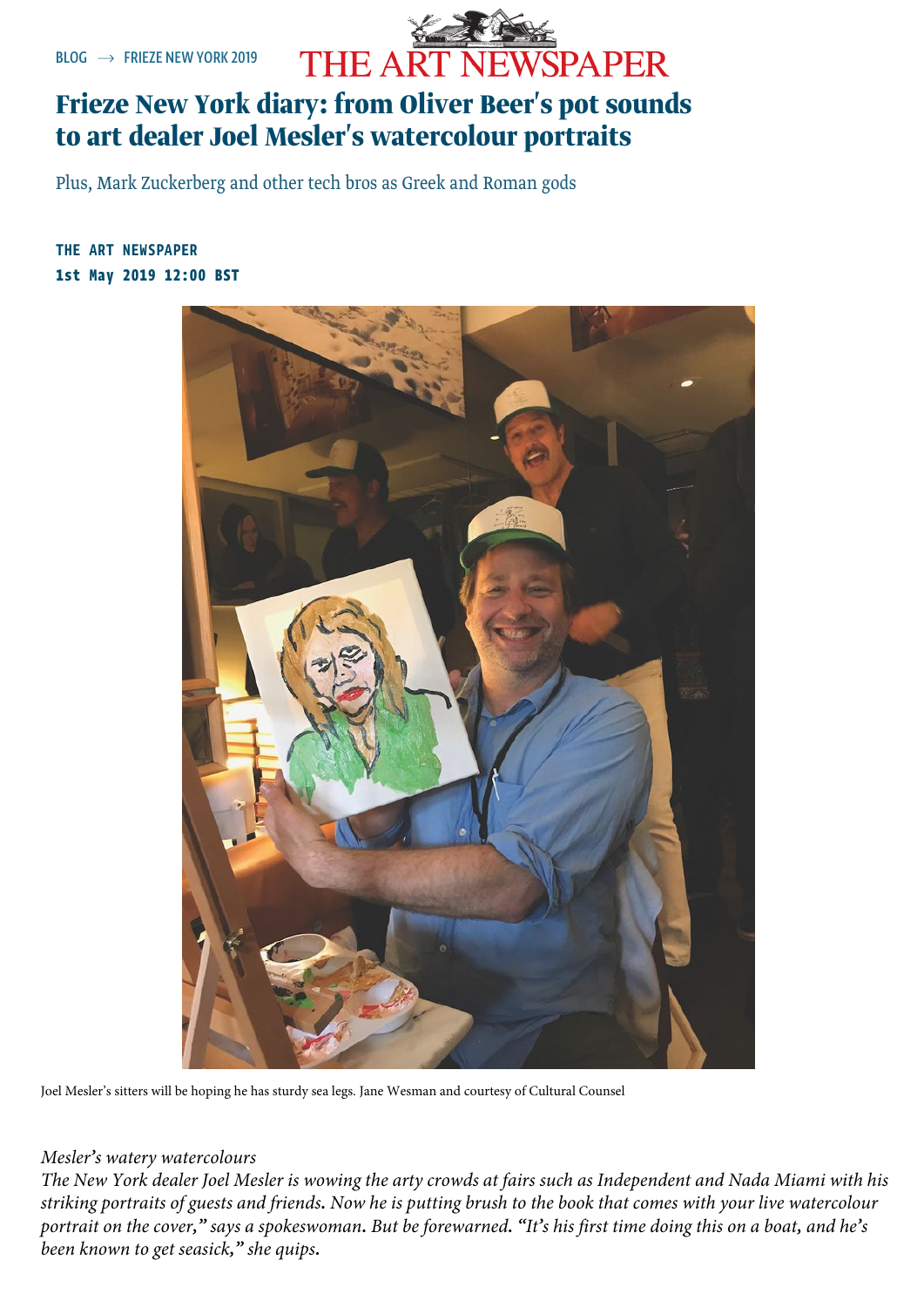

Fairg[oers should plan to arrive at Randall's Island with cash in hand so they c](https://images.graph.cool/v1/cj6c28vh912680101ozc2paxj/cjv4dk4qo02jy0124i50dwqn4/0x0:1000x1333/960x960/frny_hs_stevekeene_02.jpg)an nab one of Steve Keene's priced-to-move paintings at PPOW's stand. The plywood works, starting at just\$10 and going up to \$50, feature subjects like rock gods The Beatles, David Bowie and a menagerie of dogs and cats. Keene, who has a background in printmaking as well as DJing, sees his practice as the art world version of a musician's merch table. Meanwhile, a forthcoming exhibition at PPOW's gallery in Chelsea recalls how the trailblazing feminist artist Carolee Schneemann, who died in March, really loved her cat La Niña, citing the moggy as instrumental in the creative process. Tooth and Paw (9 May-1 June) puts La Niña centre stage , displaying a "series of sculptures assembled by the devoted cat", the organisers say. Schneemann was indeed keen to assert that the works on display are La Niña's creaturely creations, bringing to light how felines fuelled the artist's vision. "With this honorary show, we send kisses to infinity for Carolee," the gallery signs off affectionately (or in cat language, mwah, mwah). G.H.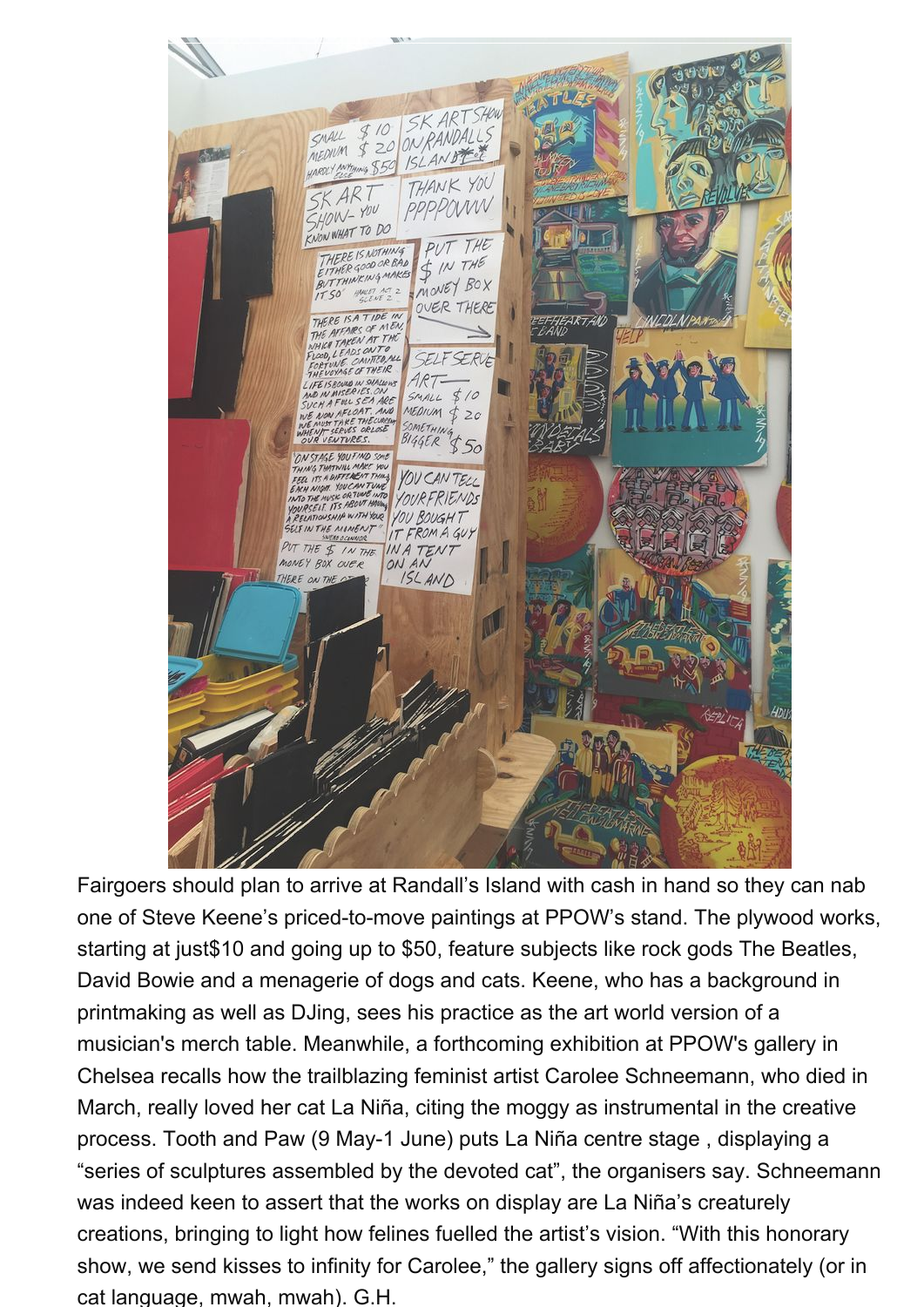

Pot sounds Oliver Beer Photo courtesy of the artist

Meet the man who can make inanimate objects sing. The UK artist Oliver Beer is bringing his scintillating sound-based art to the Met Breuer this summer (2 July-11 August), with some help from 32 objects from the Met collection. "The more time we spend with these diverse objects, thinking [about their harmonies as much as their physical forms, the more we start to](https://images.graph.cool/v1/cj6c28vh912680101ozc2paxj/cjv4d6lyx02iq0124mfdnlmmo/0x0:1000x667/960x960/oliverbeer.jpg)  see patterns across history," Beer tells us. Who knew that a 7,000-year-old Persian pot and ceramic pieces by Betty Woodman could hum and buzz in unison?